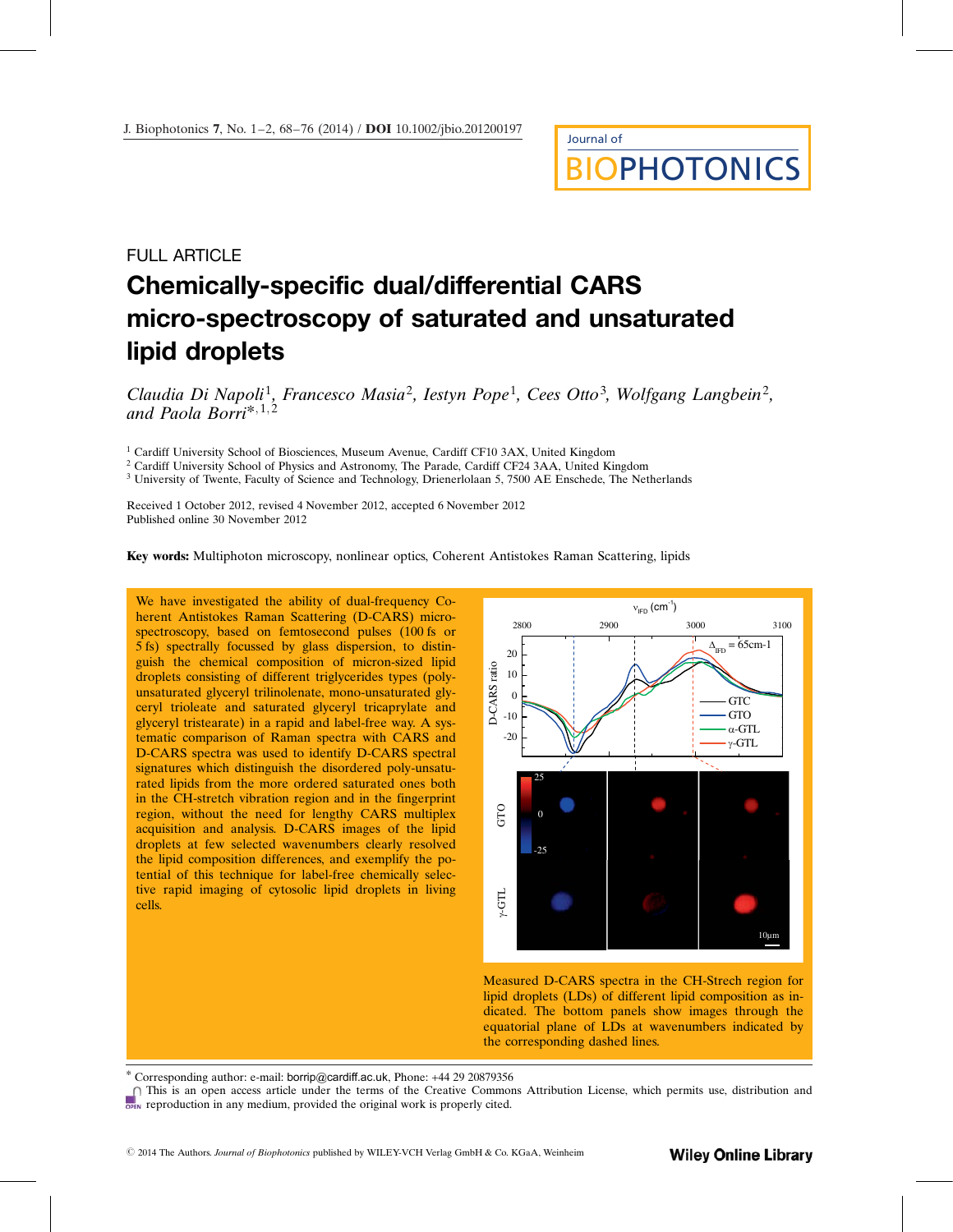#### 1. Introduction

Historically considered as inert fat particles, cytosolic lipid droplets (LDs) have been outside the focus of research until recently, but are now being recognized as dynamic organelles with complex and interesting biological functions, beyond mere energy storage, relevant for lipid homeostasis and the pathophysiology of metabolic diseases [1, 2]. LDs are found in most cell types, including plants, and consist of a hydrophobic core containing neutral lipids, mainly triglycerides and sterol esters, surrounded by a phospholipid monolayer. Among the several unanswered questions regarding LDs is their heterogeneity in size and composition and how this is regulated in cells. LDs show a large range of sizes from  $0.1 \mu m$  to  $100 \mu m$ , depending on the cell type, and there is increasing evidence that their lipid composition (e.g. saturated versus unsaturated acyl chains) varies between different droplets and even within a single droplet. Understanding the role of lipid composition in LDs could have implications in e.g. discovering the cellular mechanisms by which the quality of dietary fat influences our health.

Imaging LDs in cells using fluorescence staining of lipids is known to be prone to labeling artifacts, be unspecific, often require cell fixation [3], and suffer from photo-bleaching. A more specific technique to distinguish lipid composition uses electron dense osmium tetroxide which preferentially binds unsaturated fatty acid chains and is visible with electron microscopy, a method however limited by laborious sample preparation and not suitable for imaging living cells [4]. Coherent Antistokes Raman Scattering (CARS) microscopy has emerged in the last decade as a powerful multiphoton microscopy technique to image LDs label-free and with intrinsic three-dimensional spatial resolution in living cells [5–7]. In CARS two laser fields, pump and Stokes of frequencies  $\nu_P$  and  $\nu_S$  respectively, are used to coherently drive intrinsic molecular vibrations via their interference at the frequency difference  $v_P - v_S$ . In the twopulse version, the pump field itself is used to probe the vibrations via the Anti-Stokes Raman scattering at  $2v_P - v_S$ . Compared to spontaneous Raman, CARS benefits from the constructive interference of the Raman scattered light of many identical bonds coherently driven in the focal volume. Therefore, the technique has proven to be especially advantageous to image cytosolic LDs of size  $\geq 0.5 \,\mathrm{\upmu m}$ in diameter (comparable or larger than the focal volume of a high numerical aperture objective) through the numerous CH bonds in the acyl chain of fatty acids.

To gain the degree of chemical specificity required to distinguish lipids of different chemical composition in CARS microscopy it is however not sufficient to resonantly drive a single frequency. For this purpose multiplex CARS micro-spectroscopy was implemented, where several vibrational frequencies are simultaneously excited and probed and a CARS spectrum carrying detailed information of the different vibrational components is recorded for every spatial point in the image. With this method, it was possible to image and quantitatively analyze the heterogeneous lipid composition of LDs in mouse adipocytes (3T3-L1 cells) [8]. The advantage of multiplex-CARS is that complex CARS spectra acquired over a sufficiently wide range can be quantitatively interpreted using fitting procedures (e.g. the maximum entropy method [9]) that allow reconstruction of the corresponding spontaneous Raman scattering spectra. The disadvantage of the method is however its low image speed, since the acquisition time for a single CARS spectrum is typically in the 10 ms range resulting in tens of minutes for the acquisition of spatially-resolved 3D images. Consequently, the work in Ref. [8] was performed on fixed cells, defeating the purpose of CARS microscopy as a live cell imaging technique.

We recently demonstrated a new method to perform dual-frequency/differential CARS (D-CARS) employing linearly chirped femtosecond laser pulses which simultaneously excite and probe two vibrational frequencies adjustable in center and separation. The resulting sum and difference CARS intensities are detected by a fast and efficient single photomultiplier (PMT), thus maintaining the high image speed of single-frequency CARS microscopy and offering at the same time improved chemical specificity and image contrast against the non-resonant CARS background [10, 11]. In the present work, we have applied this D-CARS method to a series of LD model systems (micron-sized LDs in agarose gel consisting of unsaturated, mono-saturated or poly-saturated triglycerides) and demonstrate its ability to distinguish between the different lipid types while maintaining rapid imaging speed. These results exemplify the potential of our D-CARS method for label-free chemically selective rapid imaging of cytosolic LDs in living cells.

### 2. Experimental

#### 2.1 Spontaneous Raman spectroscopy set-up

Spontaneous Raman spectra were taken using two confocal micro-spectroscopy set-ups. Specifically, confocal Raman spectra of glyceryl tricaprylate and glyceryl tristearate LDs were taken using a Ti-U microscope stand with a  $20 \times 0.75$  NA objective. The 532 nm laser excitation was filtered with a Semrock LL01-532 and coupled into the microscope by a di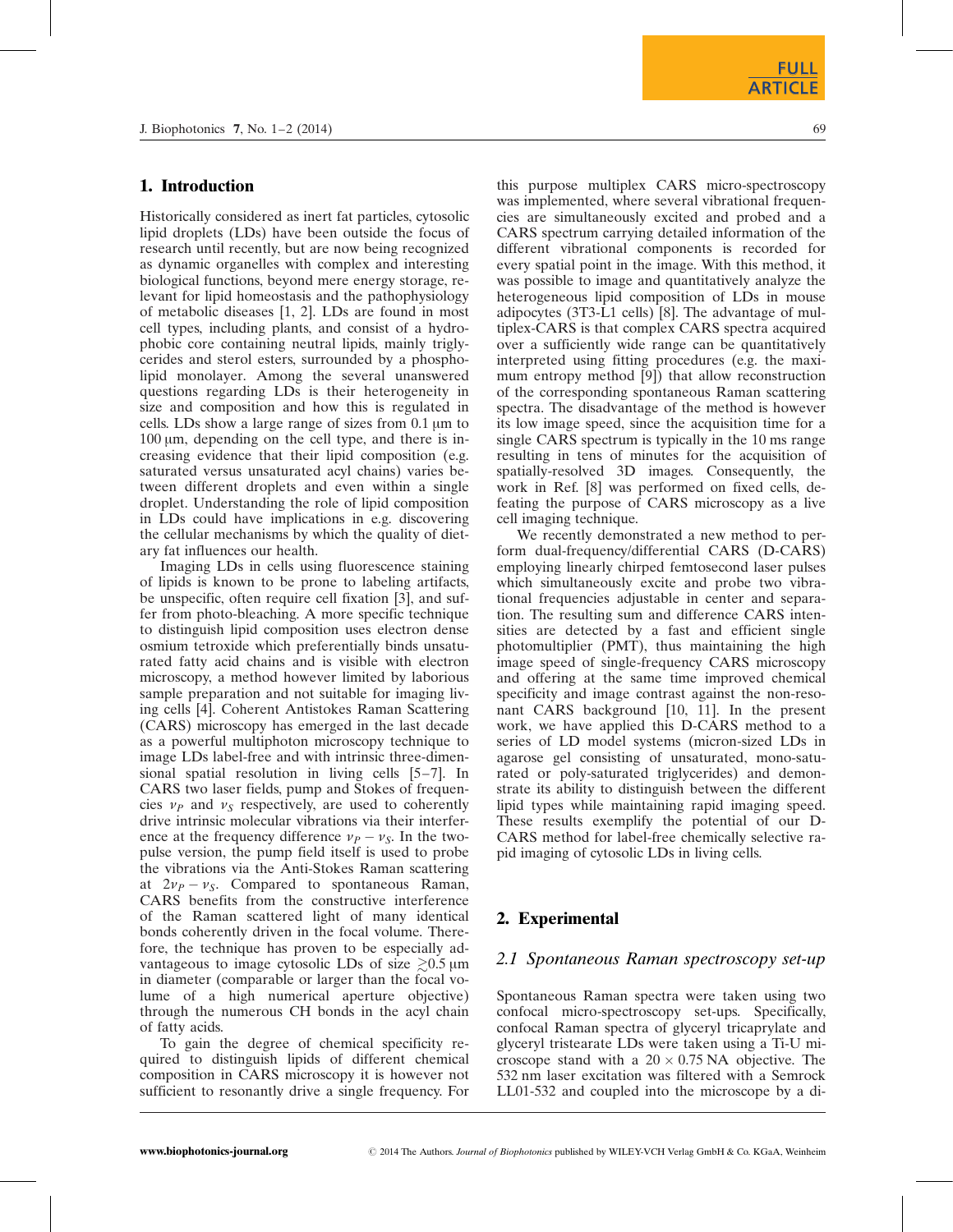chroic mirror (Semrock LPD01-532RS), with a power of 10 mW at the sample. The Raman scattering was collected in epi-direction, filtered with a long pass filter (Semrock BLP01-532R), dispersed by an imaging spectrometer (Horiba iHR550) with a 600 lines/mm grating and detected with a CCD Camera (Andor Newton DU971N-BV) with a FWHM spectral resolution of  $2.3 \text{ cm}^{-1}$ . Raman spectra for the other lipids in this work were taken using the set-up described in details in Ref. [12] with a laser excitation at 647 nm, a  $40 \times 0.95$  NA objective, a power of 35 mW onto the sample and a high-resolution spectrograph providing  $2.25 \text{ cm}^{-1}$  spectral resolution. All measurements were performed at room temperature.

#### 2.2 CARS micro-spectroscopy set-up

For D-CARS micro-spectroscopy two set-ups were used. The first set-up is based on a 100 fs laser system and is described in Ref. [10, 13]. Briefly, a Ti : Sapphire laser source (Coherent Mira) delivering 100 fs Stokes pulses centered at 832.5 nm with  $1/T = 76$  MHz repetition rate synchronously pumps an optical parametric oscillator (APE PP2) which is intracavity frequency doubled providing 100 fs pump pulses centered at 670 nm. Pump and Stokes pulses travel through a glass (SF57) block of 9 cm length, and the Stokes travels through an additional 8 cm of SF57. The chirp introduced by the remaining optics including the microscope objective was equivalent to 4 cm SF57. In this way, the linear chirp of pump and Stokes was adjusted to be similar to achieve spectral focussing and corresponded to an excitation spectral resolution of  $30 \text{ cm}^{-1}$  and a chirped pump pulse duration of 700 fs. This degree of linear chirp is a compromise between CARS spectral selectivity and signal strength [13]. The delay time  $t_0$  between pump and Stokes controls their instantaneous frequency difference  $v_{\text{IFD}}$ , enabling to measure CARS intensity spectra  $I_{\text{CARS}}(v_{\text{IFD}}(t_0))$  by simply moving a delay line. To measure D-CARS, the pump-Stokes pair is divided into two orthogonally polarized pairs  $(\Pi_1,$  $\Pi_2$ ) with adjustable relative powers.  $\Pi_2$  travels through an additional  $d = 4$  mm thin SF57 glass element and is delayed by  $T/2$  before being recombined with  $\Pi_1$ . This creates a periodic pulse sequence with  $\Pi_1$  driving a vibrational resonance  $v_{\text{IFD1}}$  tuneable via  $t_0$  and  $\Pi_2$  driving a shifted resonance  $v_{\text{IFD2}}$  with the frequency difference  $\Delta_{\text{IFD}} = \nu_{\text{IFD1}} - \nu_{\text{IFD2}} = 65 \text{ cm}^{-1}$  being determined by the additional thickness d. A home built microscope comprised a 1.2 numerical aperture (NA) water immersion objective (Leica HCX PL APO  $63\times$  W Corr CS) to focus the exciting beams and an identical objective to collect the CARS in transmission

direction. The set-up provided  $xy$  beam and  $xyz$ sample scanning, where  $x$ ,  $y$  are the transversal directions and  $\zeta$  is the axial direction of the focussed beam. The CARS intensity generated by each pair is detected simultaneously using a single PMT and appropriate high-pass/low-pass frequency filtering of the PMT current and high-frequency detection electronics at the laser repetition rate (see Ref.  $[10]$ ).

The second set-up is based on a single ultrafast laser source, similar to Ref. [11], except here we used a Ti : Sapphire laser (Venteon Pulse : One PE) delivering 5 fs pulses with a spectrum covering the range 660 nm to 970 nm above 10% peak intensity and a repetition rate of 80 MHz. By an appropriate sequence of dichroic beam splitters, the laser spectrum is split into a pump and a Stokes part centered at 682 nm and 806 nm with a bandwidth of 65 nm and 200 nm, respectively. The remaining infrared portion of the laser spectrum (930–970 nm) can be compressed to 30 fs pulses at the sample and used for two-photon fluorescence excitation and second harmonic generation simultaneously with CARS, but this option was not utilized here and will be discussed in a forthcoming work [14]. Pump and Stokes were linearly chirped using SF57 glass blocks similar to what discussed above, and enabled CARS spectroscopy by varying the delay time  $t_0$  between pump and Stokes over the vibrational range of 1200–  $3500 \text{ cm}^{-1}$ , with a spectral resolution of about  $30 \text{ cm}^{-1}$  in the 1200–2200 cm<sup>-1</sup> range and about  $15 \text{ cm}^{-1}$  in the 2200–3500 cm<sup>-1</sup> range. The former was limited by a non-perfect spectral focussing over the entire tuning range due to third-order glass dispersion (an effect which can be compensated by changing the SF57 glass length for the different spectral regions). D-CARS was performed as discussed above for the setup with 100 fs pulses, and two IFD differences were considered, namely  $\Delta_{\text{IFD}} = 68 \text{ cm}^{-1}$ and  $\Delta_{\text{IFD}} = 20 \text{ cm}^{-1}$ . Pump and Stokes pulses were coupled into a commercial inverted microscope stand (Nikon Ti–U) via a home-built beam-scanning head. The microscope was equipped with a  $20 \times$  $0.75$  NA dry objective (Nikon CFI Plan Apo  $\lambda$ ) to focus the beams onto the sample and a 0.72 NA dry condenser for CARS collection in transmission direction. A motorized sample stage enabled xy sample movement and a motorized objective focussing enabled z movement. CARS was spectrally discriminated by appropriate band pass filters and detected by a PMT (Hamamatsu H7422-40). Noticeably this set-up is specifically designed for biological applications. CARS and D-CARS alignments are mostly hands-off via remote computer-controlled optics adjustments hence user-friendly. More details on the setup will be published in a forthcoming work [14]. All measurements were performed at room temperature.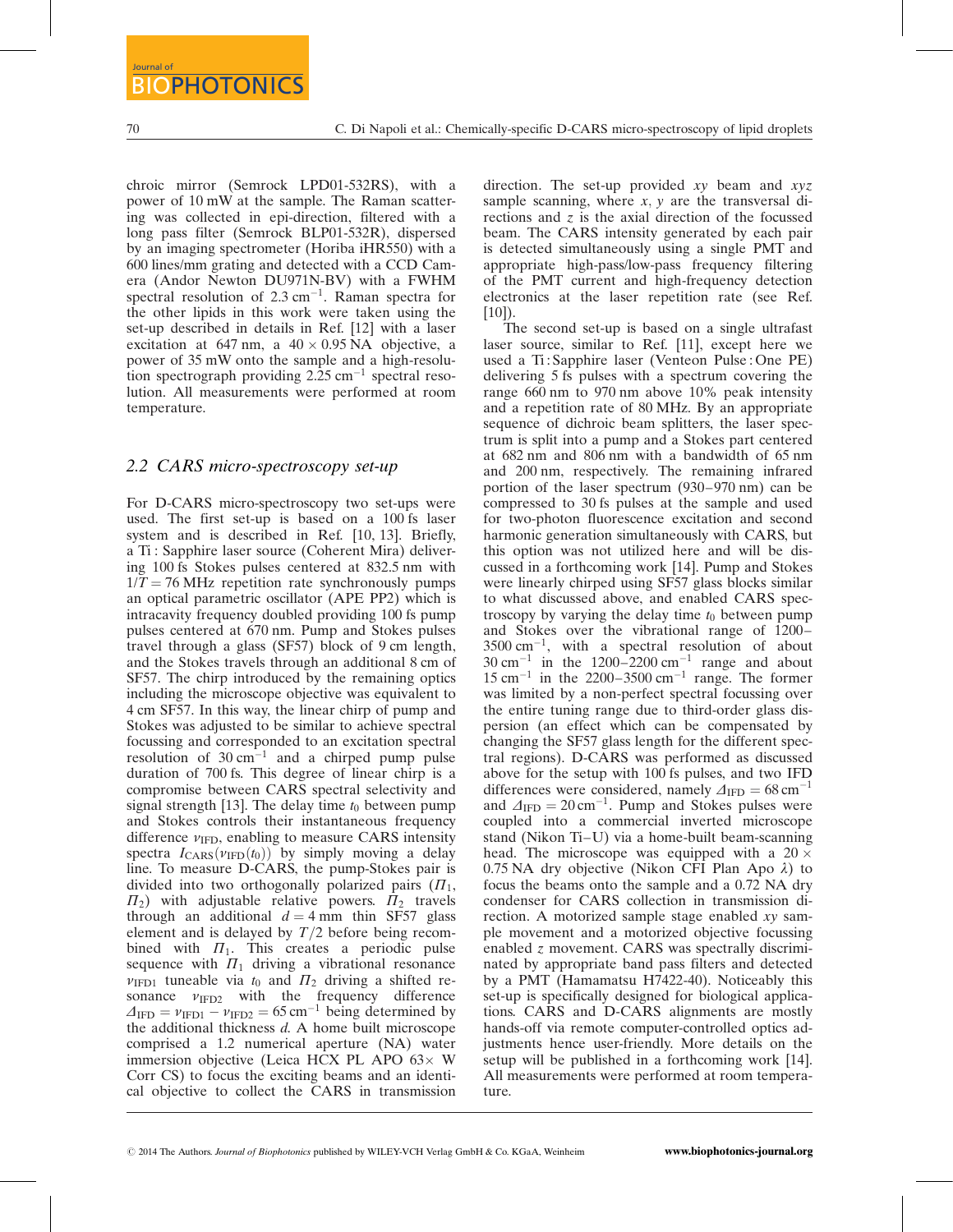## 2.3 Lipid droplet samples

Lipids were purchased from Sigma-Aldrich<sup>®</sup> (Zwinjdrecht, the Netherlands) and from Nu-Chek Prep, Inc (Elysian, Minnesota, USA). The following five triglycerides were investigated: glyceryl tricaprylate (GTC) with C8 : 0 fatty acid saturated chains; glyceryl tristearate (GTS) with C18 : 0 fatty acid saturated chains; glyceryl trioleate (GTO) with C18 : 1 monounsaturated chains with cis double bond at the 9th position from the first carbon atom in the chain (1,2,3-Tri(cis-9-octadecenoyl)glycerol); a-glyceryl trilinolenate ( $\alpha$ -GTL) with C18:3 fatty acid chains and all cis double bonds at 9, 12, and 15th position from the 1st carbon atom  $(1,2,3\text{-}Tri-(cis,cis,cis-9,12,15$  $octadecatrienoyl)glycerol$ ;  $\gamma$ -glyceryl trilinolenate  $(\gamma$ -GTL) with C18:3 fatty acid chains all *cis* double bonds at the 6th, 9th and 12th position from the 1st carbon atom  $(1,2,3\text{-}Tri-(cis,cis,cis-$ 6,9,12-octadecatrienoyl)glycerol).

At room temperature GTS is in solid phase, while the other lipids in liquid phase (melting temperatures are  $9-10\,^{\circ}\text{C}$  for GTC,  $-5.5\,^{\circ}\text{C}$  for GTO,  $-24$  °C for  $\alpha$ -GTL, and 71–73 °C for GTS).

The samples consist of micron-sized lipid droplets suspended in a solution of 2% low melting temperature (65 $\degree$ C) agarose powder and 98% water. Droplets were created by adding a given lipid type in the agar-water solution with a 1% volume-volume ratio and by sonicating the obtained emulsion for 15 minutes at  $80^{\circ}$ C. 13 µL are pipetted inside a 120  $\mu$ m thick imaging spacer (Grace<sup>TM</sup>Bio-Lab SecureSealTM) glued on a glass coverslip in order to create a chamber, which is sealed afterwards by a second coverslip. Samples were stored in 100% humidity conditions in order to prevent drying of the agar emulsion.

## 3. Results and discussion

To characterize the Raman spectral features of the different lipid types investigated here and for comparison with CARS intensity spectra  $I_{CARS}(v_{\text{IFD}})$ , spontaneous Raman spectra were measured for all triglycerides LD samples. Additionally, spectra of LDs made of oleic acid (OA) were measured. All spectra are shown in Figure 1, normalized to the area in the CH-stretch region  $(2750-3050 \text{ cm}^{-1})$ which provides a good measure of the total lipid concentration [8]. Several bands are observed, with two spectral regions being characteristic for lipids with different molecular structures, namely the fingerprint  $(700-2000 \text{ cm}^{-1})$  and the CH-stretch regions. As discussed in literature [15, 16], the fingerprint region is characterized by a band between





Figure 1 Raman spectra at room temperature of micronsized lipid droplets in agarose gel made from different lipids as indicated. GTC: glyceryl tricaprylate. GTO: glyceryl trioleate. OA: oleic acid.  $\alpha(\gamma)$ -GTL:  $\alpha(\gamma)$ -glyceryl trilinolenate, GTS: glyceryl tristearate. Curves are vertically shifted for clarity.

 $1050 \text{ cm}^{-1}$  and  $1150 \text{ cm}^{-1}$  due to the C-C stretch, a band around  $1290 \text{ cm}^{-1}$  due to CH<sub>2</sub> twist, and the band between  $1400 \text{ cm}^{-1}$  and  $1500 \text{ cm}^{-1}$  due to  $\text{CH}_2$ and CH3 deformations. In the unsaturated lipids (OA, GTO and GTL) the band around  $1290 \text{ cm}^{-1}$ broadens and splits into two bands around  $1260 \text{ cm}^{-1}$  and  $1300 \text{ cm}^{-1}$  attributed to  $=$ CH and  $CH<sub>2</sub>$  deformations respectively, with the relative intensity of the former increasing with increasing numbers of double bonds. A similar trend occurs for the band around  $1660 \text{ cm}^{-1}$  attributed to the C=C stretch, which is absent in saturated lipids (GTC and GTS), appears for GTO and OA and strengthens for GTL. The weak band around  $1740 \text{ cm}^{-1}$  is attributed to the C=O stretch from the ester bonds between glycerol and the fatty acids, and is indeed absent in the OA.

The CH stretch region is congested with several overlapping resonances complicating the attribution. The  $2850 \text{ cm}^{-1}$  band is due to the CH<sub>2</sub> symmetric stretch, shifting towards lower wavenumbers for saturated lipids in the solid phase (see spectrum of GTS). The  $2880 \text{ cm}^{-1}$  band is due to the CH<sub>2</sub> asymmetric stretch enhanced by the Fermi resonance interaction with the overtones of  $CH<sub>2</sub>$  and  $CH<sub>3</sub>$  deformations, especially prominent for lipids in the solid phase, such that the intensity ratio between the  $2880 \text{ cm}^{-1}$  and  $2850 \text{ cm}^{-1}$  bands can be used as a measure of the acyl chain order [8]. The  $2930 \text{ cm}^{-1}$ band is a combination of  $CH<sub>3</sub>$  stretch vibrations and CH2 asymmetric stretch enhanced by the broadening and shift of the CH deformations in the liquid phase,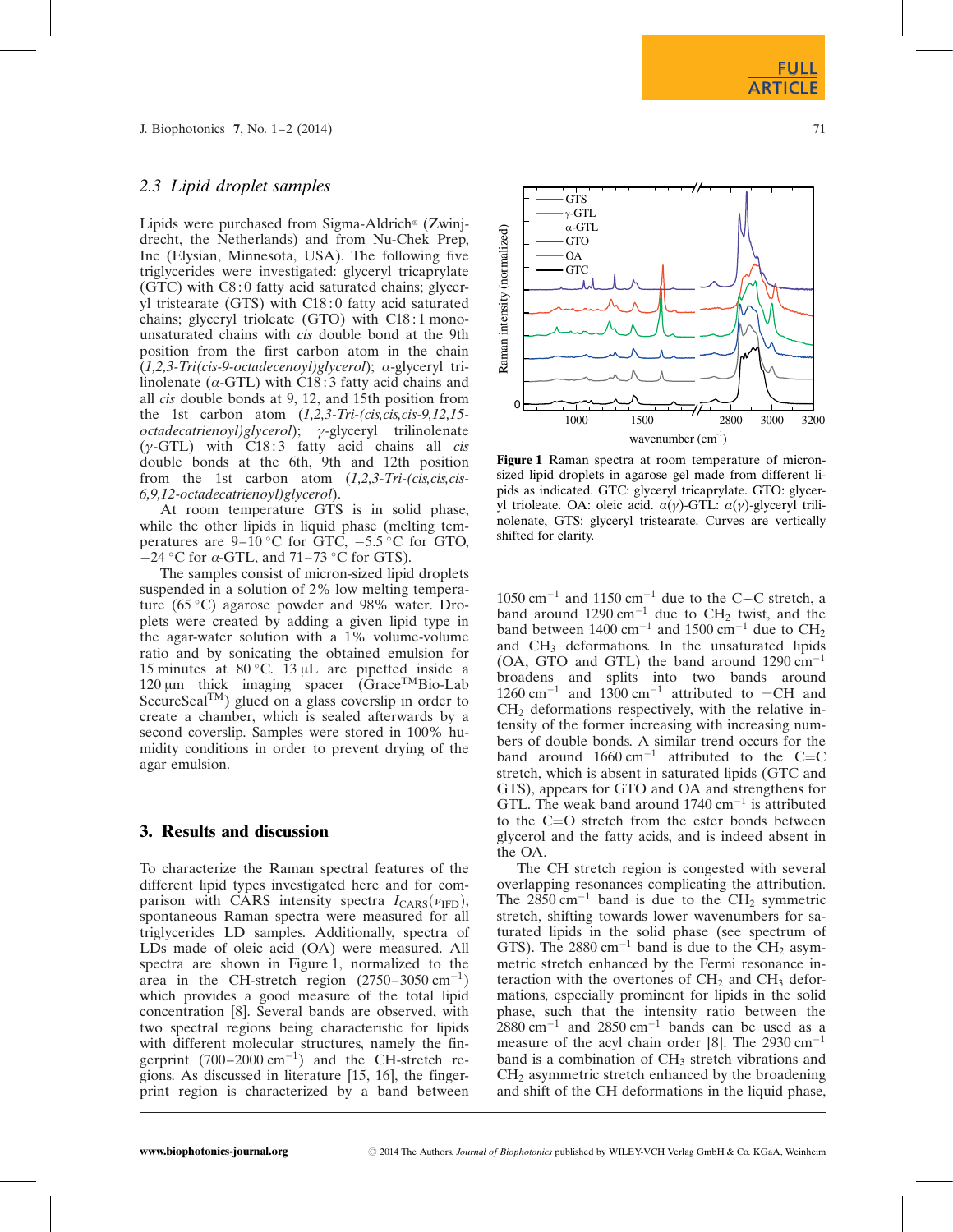hence its intensity relative to the  $2850 \text{ cm}^{-1}$  band can be used as a measure of disorder. The  $=CH$ stretch gives rise to a band around  $3010 \text{ cm}^{-1}$ , with an intensity proportional to the number of carboncarbon double bonds present in the main lipid chain, which is highest for GTL. GTS is solid at room temperature and exhibits the prominent  $2880 \text{ cm}^{-1}$  band while the other lipids which are liquid at room temperatures exhibit a significant band around [16]  $2930 \text{ cm}^{-1}$ . The band around 2730 cm<sup>-1</sup> is likely [17, 18] due to a combination overtone of  $CH<sub>2</sub>$  scissor and wag, enhanced by the proximity of the Fermi resonance with the  $CH<sub>2</sub>$  stretch.

#### 3.1 Single-pair CARS

It is well known that CARS intensity spectra do not resemble Raman spectra due to the interference between the resonant and non-resonant terms in the third-order susceptibility describing the CARS field [9]. For the application of D-CARS, our aim is to determine whether the difference between CARS intensities at suitable frequencies does provide a reliable information on the specific lipid type and can be directly used for rapid chemically-specific imaging, hence overcoming the drawback of slow acquisition speeds of multiplex CARS microscopy. For this purpose, we first measured the CARS intensity spectra  $I_{\text{CARS}}(\nu_{\text{IFD1}})$  of the LD samples using the pulse pair  $\Pi_1$  (see Section 2.2). Results are shown in Figure 2 using the 100 fs laser system and in Figure 3 using the 5 fs laser system. Figure 2a shows the CARS intensity  $I_{\text{CARS}}(\nu_{\text{IFD1}}(t_0))$  measured as a function of the delay time  $t_0$  between pump and Stokes pulses corresponding to  $v_{\text{IFD1}}$  in the CH-stretch region  $[13, 19]$  on a GTO LD of 4  $\mu$ m diameter taken at the LD center such that the focal volume was inside the LD.  $I_{\text{CARS}}(x, t_0)$  (see inset in Figure 2a) for  $y, z$  in the center of the LD was acquired to determine the CARS intensity at the LD and in the surrounding agarose gel, as indicated by the dotted lines. The Gaussian shape of the CARS intensity spectrum in the agarose gel mainly reflects the pump-Stokes intensity cross-correlation when varying temporal overlap. However, due to the tail of the water resonance at  $\sim$ 3200 cm<sup>-1</sup> this profile is not exactly equal to the non-resonant CARS response from the cross-correlation of the Gaussian pulses, as shown by the same measurement taken on the glass coverslip. To represent CARS spectral ''strengths" independent of excitation/detection parameters, we normalize  $I_{\text{CARS}}(\nu_{\text{IFD1}})$  to the non-resonant CARS intensity of glass  $I_{\text{CARS}}^{\text{NR}}(\nu_{\text{IFD1}})$  resulting in the CARS ratio  $\hat{I}_{\text{CARS}} = I_{\text{CARS}} / I_{\text{CARS}}^{\text{NR}}$  shown in Figure 2b, c. Corresponding Raman spectra are also shown for direct comparison in the same wavenumber range.



Figure 2 CARS measured with the 100 fs laser system. (a)  $I_{\text{CARS}}$  measured on a 4  $\mu$ m LD of GTO, in the surrounding agarose gel and in the glass coverslip as a function of the delay time  $t_0$  between pump and Stokes pulses and corresponding  $v_{\text{IFD1}}$ . The inset shows a  $I_{\text{CARS}}(x, t_0)$  for  $(y, z)$  at the center of the LD, with dotted lines indicating the  $x$  positions of GTO and agar. Pump power on the sample 7 mW, Stokes power 2 mW, objective  $60 \times 1.2$  NA, 0.1 ms pixel dwell time, 75 nm pixel size. (b) and (c) CARS ratio  $\hat{I}_{\text{CARS}}$  in LDs of different lipids as indicated. Raman spectra (dotted lines) are also shown for comparison.

Due to the interference between the resonant and non-resonant terms in the third-order susceptibility, low wavenumber edges are enhanced and high wavenumber edges are suppressed in CARS compared to spontaneous Raman, as seen here for the enhanced  $CH_2$  symmetric stretch at 2850 cm<sup>-1</sup>. Nevertheless, the relative intensity of the band at  $2930 \text{ cm}^{-1}$  with respect to the band at  $2850 \text{ cm}^{-1}$ follows the same trend as in spontaneous Raman, being higher for the more disordered poly-unsaturated GTL compared to the saturated and monounsaturated lipids. Similar results were obtained by measuring the CARS spectra in the CH-stretch region with the 5 fs laser system (see Figure 3 right panels), which enabled to address a broader spec-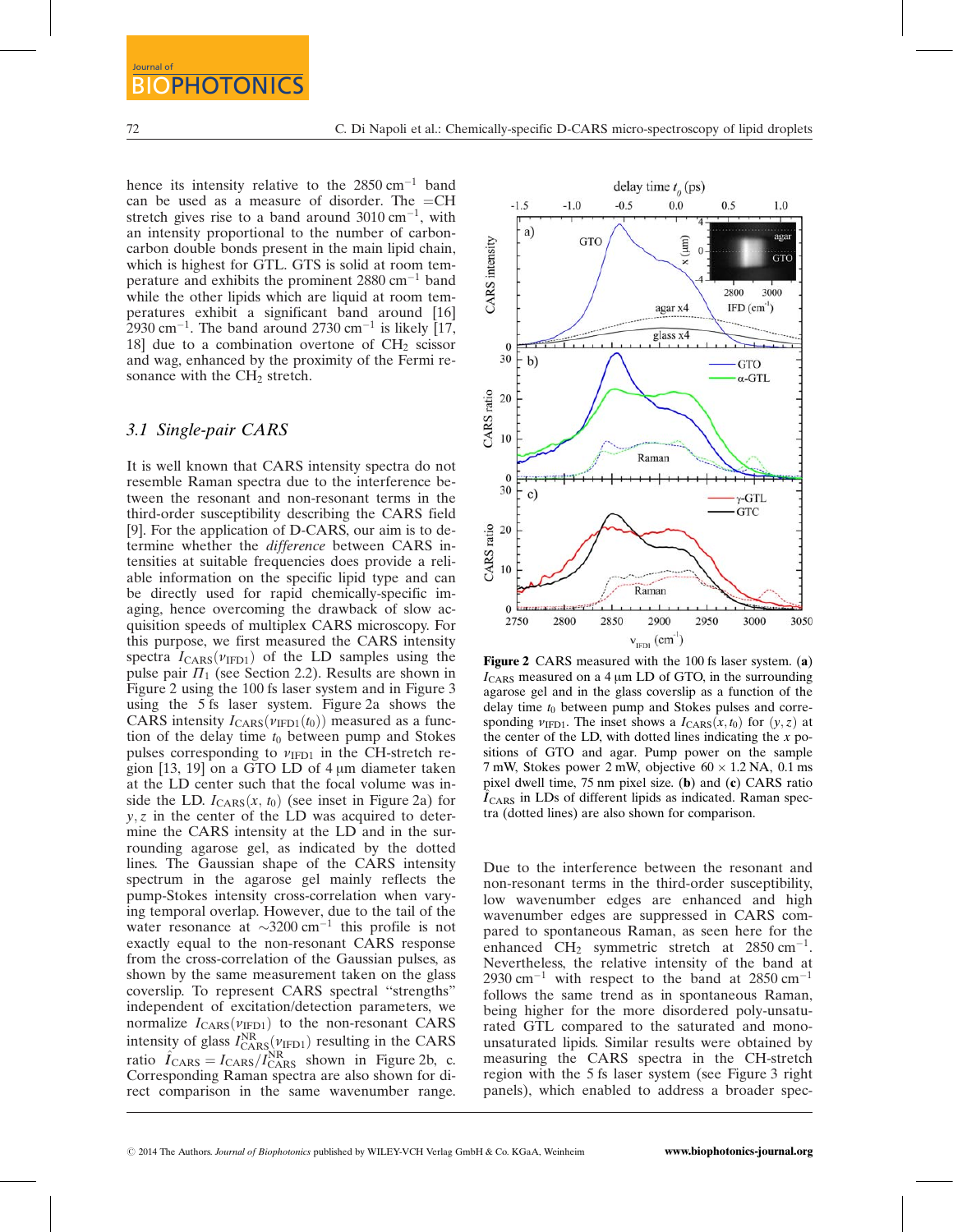

Figure 3 CARS measured with the 5 fs laser system in the fingerprint region  $(a-c)$  and in the CH-stretch region  $(d-d)$ f). (a) and (d)  $I_{\text{CARS}}$  measured on a  $> 2 \mu m$  lipid droplet of GTO, in the agarose gel and in the glass coverslip. (b) and  $(c)$  CARS ratio  $I_{CARS}$  for different lipid types and agar as indicated, together with corresponding Raman spectra in the fingerprint region. (e) and (f) as (b) and (c), but for the CH-stretch region. Pump power on the sample 16 mW, Stokes power 8 mW, objective  $20 \times 0.75$  NA.

tral range with a better spectral resolution (see Section 2.2).

With the 5 fs laser system we could also measure CARS spectra in the fingerprint region (see Figure 3 left panels). In this region the resonant CARS contribution is smaller than the non-resonant term and the spectral lineshape is dominated by the interference term [5, 11]  $2\chi^{(3)}_{\text{NR}}\Re{\{\chi^{(3)}_R\}}$  between the resonant part of the third-order susceptibility  $\chi_R^{(3)} = R/(-\omega_\delta - i\Gamma)$ and the real non-resonant part  $\chi_{\rm NR}^{(3)}$ . Here  $\omega_{\delta}$  is the difference between vibrational excitation and resonance frequency [19], and  $\Gamma$  is the vibrational dephasing rate. This creates a dispersive lineshape  $\Re{\chi_R^{(3)}} = -R\omega_\delta/(\omega_\delta^2 + \Gamma_\delta^2)$  which is spectrally extended with tails  $\propto \omega_{\delta}^{-1}$ . Hence single-frequency CARS is less suited to create specific vibrational contrast than spontaneous Raman, which has a lineshape proportional to  $\Im{\{\chi_R^{(3)}\}} = RT/(\omega_0^2 + \Gamma^2)$ . Nevertheless the presence of the C=C stretch band at around

 $1660 \text{ cm}^{-1}$  is clearly visible in the CARS spectra of GTL and GTO and is absent in GTS and GTC as expected. GTO also exhibits a steeper slope between maximum and minimum in the dispersive spectrum, indicative of a sharper linewidth  $\Gamma$  of the 1660 cm<sup>-1</sup> band compared to GTL consistent with the Raman spectra.

## 3.2 Dual-pair differential CARS

The concept of D-CARS is visualized in Figure 4 using the CARS spectrum measured in the CH-stretch region with the 100 fs laser system on GTO and  $\alpha$ -GTL droplets. The D-CARS ratio  $\hat{I}_{\text{DCARS}} = \hat{I}_{\text{CARS}}(\nu_{\text{IFD2}}) - \hat{I}_{\text{CARS}}(\nu_{\text{IFD1}})$  is calculated from the CARS ratio of  $\Pi_1$  using  $\hat{I}_{\text{CARS}}(\nu_{\text{IFD2}}) = \hat{I}_{\text{CARS}}(\nu_{\text{IFD1}} - \Delta_{\text{IFD}})$ , i.e. the second  $\hat{I}_{\text{CARS}}(\nu_{\text{IFD2}}) = \hat{I}_{\text{CARS}}(\nu_{\text{IFD1}} - \Delta_{\text{IFD}})$ , i.e. the second pair  $\Pi_2$  probes a vibrational resonance at a smaller frequency shifted by  $\Delta_{\text{IFD}}$  compared to the first pair  $\Pi_1$ . The resulting D-CARS ratio spectrum is shown for  $\Delta_{\text{IFD}} = 65 \text{ cm}^{-1}$  in Figure 4b, d. The differences



Figure 4 CARS and D-CARS ratio versus  $v_{\text{IFD1}}$  calculated from the measured  $\Pi_1$  CARS for GTO (a-c) and  $\alpha$ -GTL (**d–f**). (**a**, **d**): CARS ratio  $\hat{I}_{\text{CARS}}$  of the two pairs  $\Pi_{1,2}$ for  $\Delta_{\text{IFD}} = 65 \text{ cm}^{-1}$ . (b, e) D-CARS ratio  $\hat{I}_{\text{DCARS}}$  for  $\Delta_{\text{IFD}} = 65 \,\text{cm}^{-1}$ . (c, f) D-CARS ratio  $\hat{I}_{\text{DCARS}}$  as function of  $\Delta_{\text{IFD}}$  on a color scale as indicated.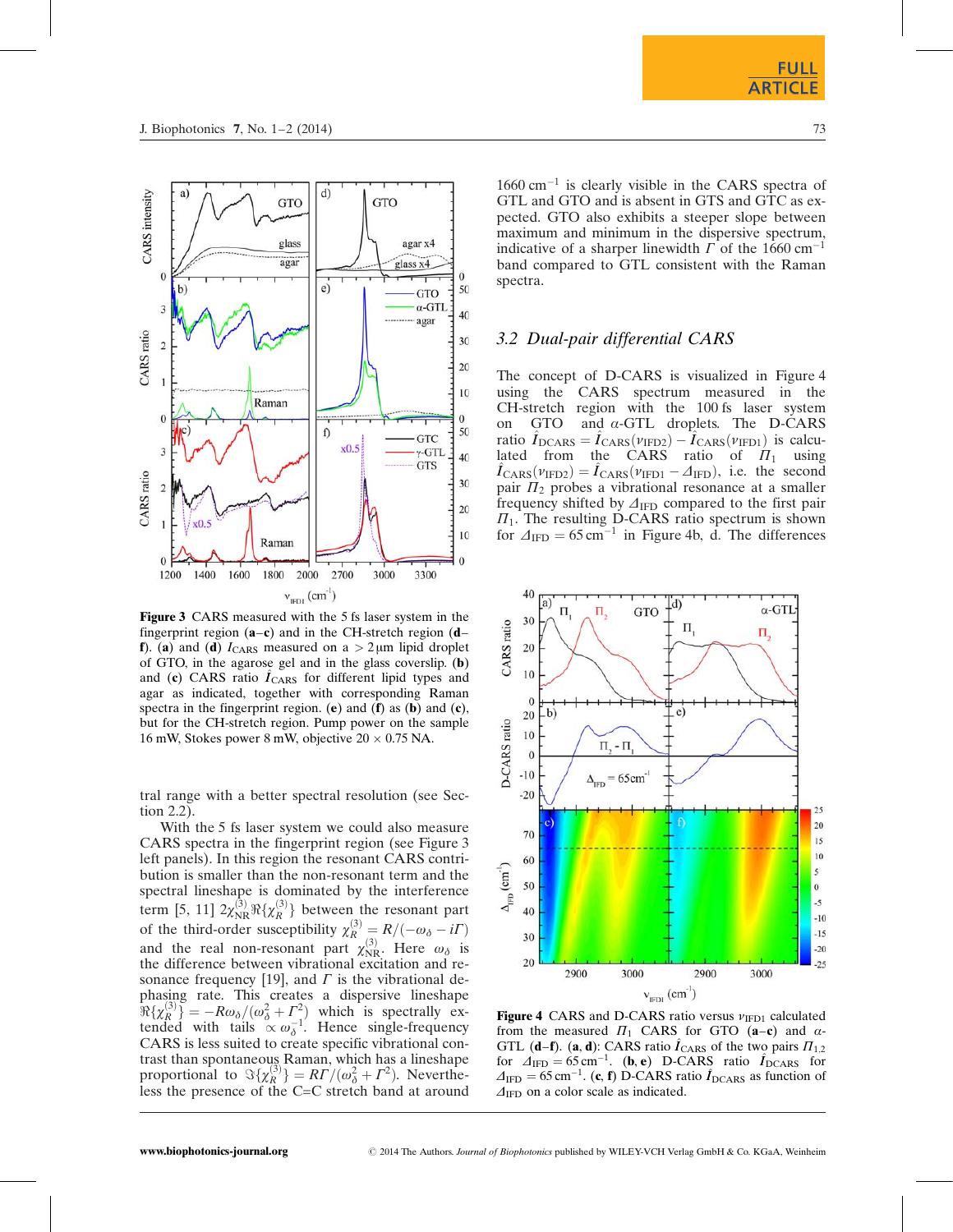between the single-pair CARS ratio of GTO, which has a pronounced peak at around  $2850 \text{ cm}^{-1}$  and a shoulder around 2930 cm<sup>-1</sup>, and  $\alpha$ -GTL which has a ''flat-hat" lineshape with both bands equally intense, manifest as a D-CARS ratio which is nearly zero for  $\alpha$ -GTL at 2930 cm<sup>-1</sup> and significantly larger than zero for GTO. Figure 4c, f show the dependence of  $I_{\text{DCARS}}$  on  $\Delta_{\text{IFD}}$ . Considering the limited bandwidth of the 100 fs laser system, the value  $\Delta_{\text{IFD}} = 65 \text{ cm}^{-1}$ chosen for the D-CARS experiment represents a compromise between having a large difference in  $I<sub>DCARS</sub>$  to distinguish GTO and GTL and maintaining sufficient temporal overlap of pump and Stokes in both pairs.

Measured D-CARS ratio spectra using both pairs are shown in Figure 5 in the CH-stretch range using both the 100 fs laser system (top panel) and the 5 fs system (center, bottom). They confirm the expected behavior from the simulations, with  $\alpha$ -GTL and  $\gamma$ -GTL exhibiting  $\hat{I}_{\text{DCARS}}$  (2930 cm<sup>-1</sup>)  $\approx$  0 while GTC and GTO showing  $\hat{I}_{\text{DCARS}}$  (2930 cm<sup>-1</sup>) > 0, and all the lipids have a negative D-CARS at around  $2850 \text{ cm}^{-1}$  and a positive D-CARS at around  $2990 \text{ cm}^{-1}$ . The bottom panels in Figure 5 show the corresponding  $I_{DCARS}(x, y)$  images measured on the LDs, which reveal that D-CARS can be used to distinguish poly-unsaturated disordered lipids from more ordered unsaturated or mono-saturated ones by simply looking at  $I_{DCARS}$  at a specific  $v_{IFD1,2}$ . Note also the suppression of the non-resonant CARS background from the agarose gel surrounding each LD in D-CARS [10].

Measured D-CARS spectra are shown in Figure 6 in the fingerprint range using the 5 fs system with a  $\Delta_{\text{IFD}} = 20 \text{ cm}^{-1}$  which is comparable to the spectral resolution and the Raman linewidth of the resonances in this range. Hence  $I_{DCARS}$  can be considered as the spectral derivative of  $\hat{I}_{\text{CARS}}$ , which for small resonant contributions is given by  $\partial_{\omega_{\delta}} \Re{\{\chi_{R}^{(3)}\}} = R(\omega_{\delta}^2 - \Gamma^2) / (\omega_{\delta}^2 + \Gamma^2)^2$ , and thus recover a lineshape similar to that of spontaneous Raman [11]. As expected, the  $C=C$  stretch at around 1660 cm<sup>-1</sup> is absent in  $\hat{I}_{\text{DCARS}}(\nu_{\text{IFD1}})$  of GTC and present for all other unsaturated lipids. The D-CARS images (bottom panels in Figure 6) measured on the LDs at the  $C=C$  stretch show the difference between the saturated GTC lipid  $(\dot{I}_{DCARS} \approx 0)$  and the unsaturated ones  $(I_{DCARS} > 0)$ , demonstrating that D-CARS at specific wavenumbers is a valuable tool to chemically distinguish saturated from unsaturated lipids. We note however that the values of  $I_{DCARS}$  from resonant contributions in the fingerprint wavenumber region are much lower than in the CH-stretch, hence small alignment artifacts due to e.g. non-perfect spatial overlap of  $\Pi_1$  and  $\Pi_2$  become critical. This is for example the case in the images shown for GTL where a spatial differential is visible. We also note that although GTL has three



Figure 5 Measured  $\hat{I}_{DCARS}$  spectra in the CH-stretch region at  $\Delta_{\text{IFD}} \sim 65 \text{ cm}^{-1}$  for different lipids as indicated using the 100 fs laser system (top) and the 5 fs system (center, bottom). The bottom panels show  $I_{DCARS}(x, y)$ images through the center of LDs at  $v_{\text{IFD1}}$ , indicated by corresponding dashed lines (blue  $2860 \text{ cm}^{-1}$ , black 2930 cm<sup>-1</sup>, red 2997 cm<sup>-1</sup>) on a color scale as shown. Pump power on each pair 16 mW, Stokes power on each pair 8 mW, objective  $20 \times 0.75$  NA, 10 us pixel dwell time,  $0.3 \mu m$  pixel size.

double bonds,  $\hat{I}_{\text{DCARS}}$  at around 1660 cm<sup>-1</sup> for GTL even when scaled to the  $1450 \text{ cm}^{-1}$  resonance for relative comparison [8] remains comparable to that of GTO. This is attributed to the larger linewidth of the  $C=C$  resonance for GTL compared to GTO (see Figure 1) considering that at resonance  $I_{DCARS}$  is scaling as  $I_R/\Gamma$ .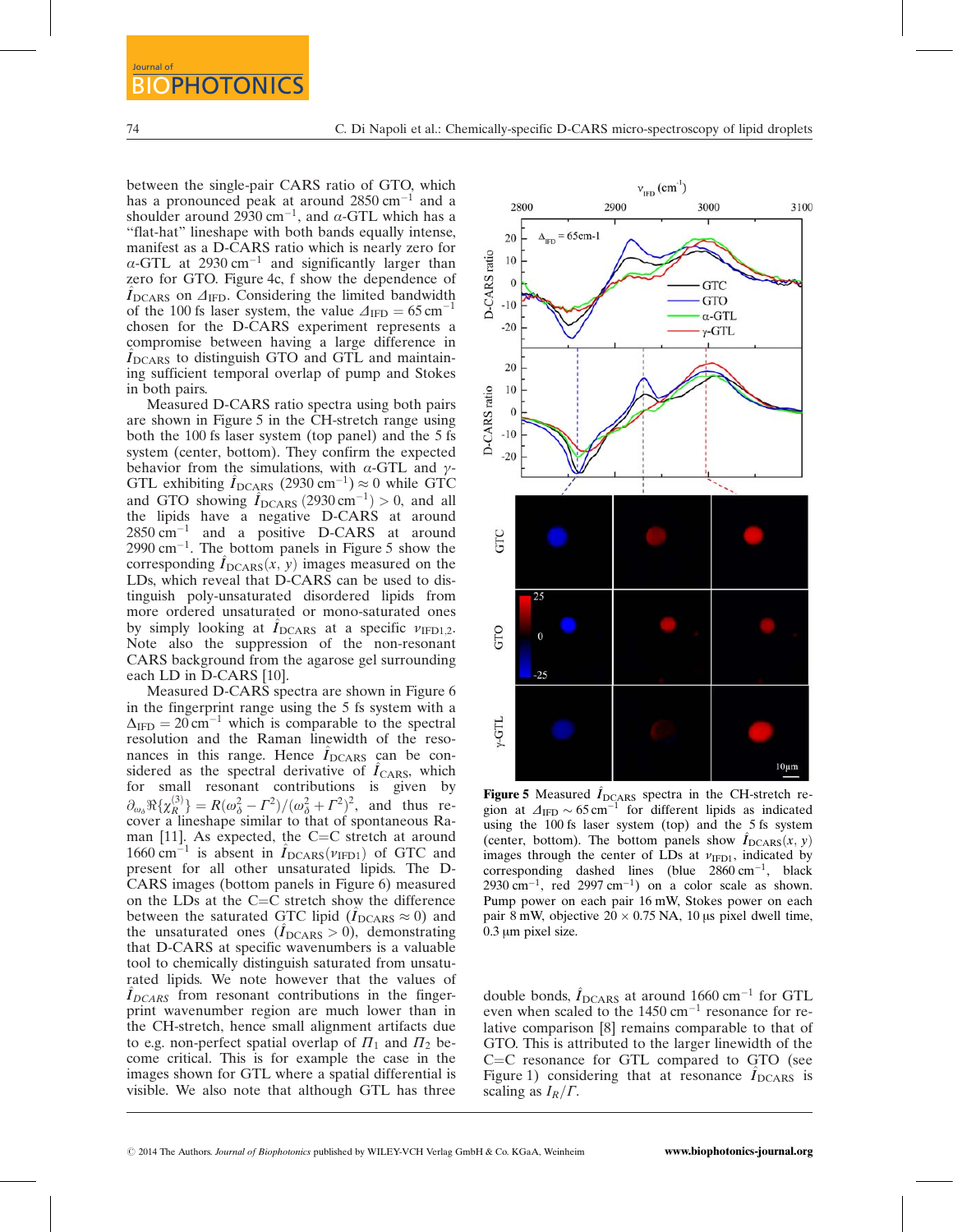

**Figure 6** Measured  $\hat{I}_{DCARS}$  in the fingerprint region with  $\Delta_{\text{IFD}} = 20 \text{ cm}^{-1}$  for different lipids using the 5 fs system. Curves are vertically displaced for clarity, as indicated by offset lines. The bottom panels show  $I_{DCARS}(x, y)$  images of LDs on a color scale at the two  $v_{\text{IFD1}}$  indicated by corresponding dashed lines (red 1448 cm<sup>-1</sup>, black 1689 cm<sup>-1</sup>).<br> $\hat{I}_{\text{DCARS}}$  has been multiplied by two in the images for GTC and  $\gamma$ -GTL as indicated, in order to have comparable values at  $1448 \text{ cm}^{-1}$ . Pump power on each pair 16 mW, Stokes power on each pair 8 mW, objective  $20 \times 0.75$  NA, 10 us pixel dwell time, 0.3 um pixel size.

## 4. Conclusions

In summary, we have demonstrated that differential-CARS microscopy using femtosecond pulses spectrally focussed by glass dispersion is able to distinguish poly-unsaturated glyceryl trilinolenate from the more ordered mono-unsaturated glyceryl trioleate and saturated glyceryl tricaprylate and glyceryl tristearate without the need of slow CARS multiplex acquisition and analysis. Spectral signatures of disorder which appear in the CH-stretch band of the Raman spectrum at around  $2930 \text{ cm}^{-1}$  correlate well with D-CARS measured as CARS intensity difference between the bands at around  $2930 \text{ cm}^{-1}$  and  $2850 \text{ cm}^{-1}$ . In particular poly-unsaturated glyceryl trilinolenate exhibit a ''flat-hat" CARS spectrum with equally intense bands and hence zero D-CARS, while all other lipids exhibit a positive D-CARS. As a proof-of principle, D-CARS images were acquired on micron-sized lipid droplets at specific wavenumbers to directly distinguish glyceryl trilinolenate from the other lipids based solely on the D-CARS contrast. Similarly, spectral signatures of the degree of poly-unsaturation which appear in the fingerprint region of the Raman spectrum correlate with D-CARS spectra and images and enabled to distinguish the saturated glyceryl tricaprylate from the unsaturated lipids. Hence by overcoming the slow image acquisition of multiplex CARS and yet demonstrating sufficient chemical specificity to distinguish different lipid types, D-CARS has the potential to enable investigation of lipid composition of cytosolic lipid droplets, label-free, in living cells. We are presently evaluating this potential by imaging stem-cell derived human adipoctyes fed with saturated and unsaturated fatty acids to determine differences in lipid chemical contrast with D-CARS. The outcome of this study will be published in a future work.

Acknowledgements This work was funded by the UK BBSRC Research Council (grant n. BB/H006575/1). CDN acknowledges financial support by the President's Research Scholarship programme of Cardiff University, FM acknowledges financial support from the UK EPSRC Research Council (grant n. EP/H45848/1). PB acknowledges the UK EPSRC Research Council for her Leadership fellowship award (grant n. EP/I005072/1). The authors acknowledge the European Union COST action MP0603 "Chemical imaging by means of CARS microscopy (microCARS)" for supporting a short-term mission of IP to the University of Twente to perform some of the Raman spectroscopy shown in this work. The authors also acknowledge scientific discussions and support in LD sample preparation by Peter Watson.

Author biographies Please see Supporting Information online.

### **References**

- [1] M. Digel, R. Ehehalt, and J. Füllekrug, FEBS Letters 584, 2168–2175 (2010).
- [2] R. V. Farese and T. C. Walther, Cell 139, 855 (2009).
- [3] L. L. Listenberger and D. A. Brown, Curr. Protoc. Cell Biol. 24.2, 24.2.1 (2007).